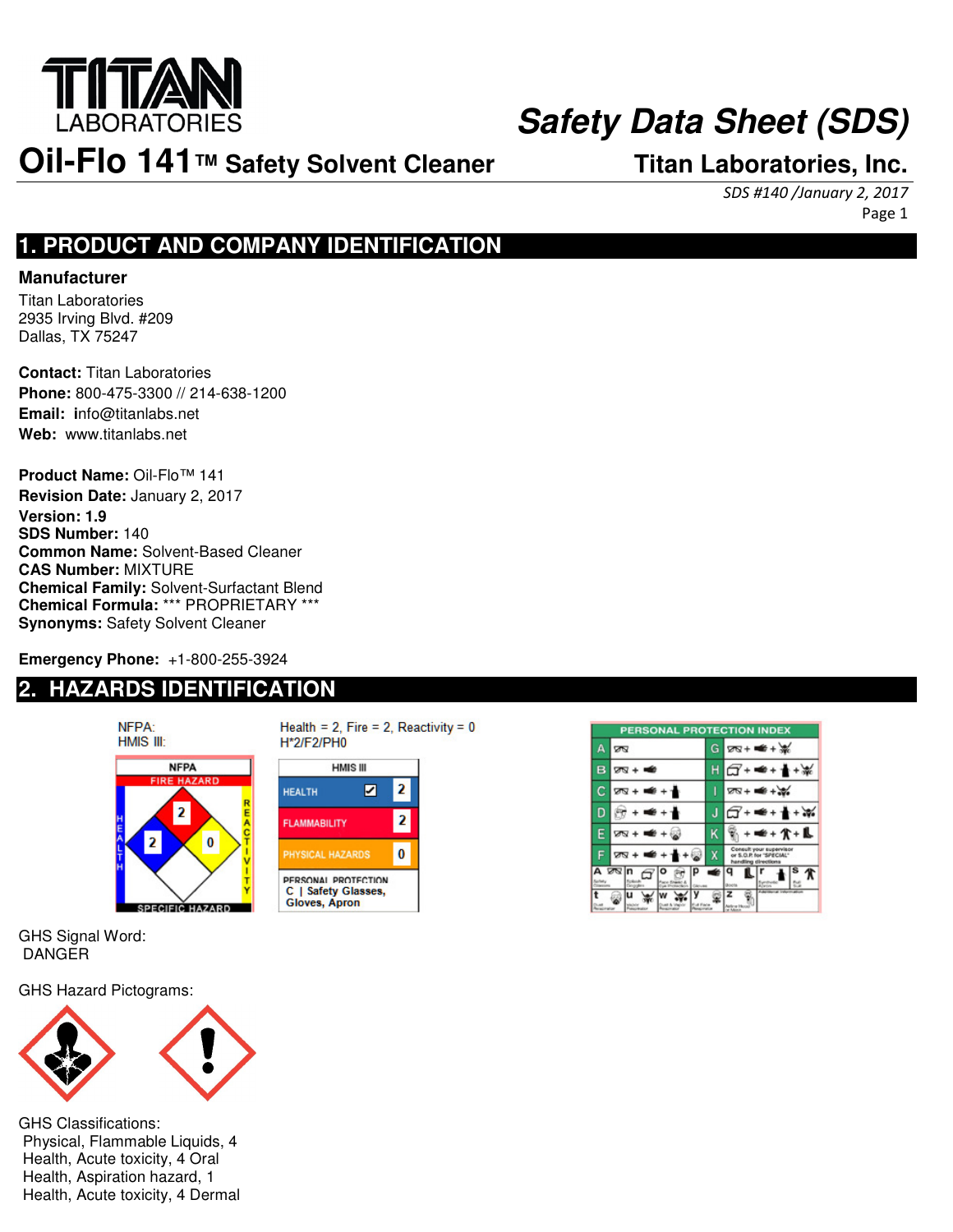# **Oil-Flo 141™ Safety Solvent Cleaner Titan Laboratories, Inc.**

# **Safety Data Sheet (SDS)**

SDS #140 /January 2, 2017

Page 2

 Health, Skin corrosion/irritation, 2 Health, Respiratory or skin sensitization, 1 Skin

- Health, Serious Eye Damage/Eye Irritation, 2 A
- Health, Acute toxicity, 5 Inhalation
- Health, Specific target organ toxicity Single exposure, 3

GHS Phrases:

- H227 Combustible liquid
- H302 Harmful if swallowed
- H304 May be fatal if swallowed and enters airways
- H312 Harmful in contact with skin
- H315 Causes skin irritation
- H317 May cause an allergic skin reaction
- H319 Causes serious eye irritation
- H333 May be harmful if inhaled
- H335 May cause respiratory irritation

### GHS Precautionary Statements:

- P210 Keep away from heat/sparks/open flames/hot surfaces. No smoking
- P233 Keep container tightly closed.
- P240 Ground/bond container and receiving equipment.
- P241 Use explosion-proof electrical/ventilating/light/equipment.
- P242 Use only non-sparking tools.
- P243 Take precautionary measures against static discharge.
- P261 Avoid breathing dust/fume/gas/mist/vapors/spray.
- P262 Do not get in eyes, on skin, or on clothing.
- P264 Wash skin thoroughly after handling.
- P270 Do not eat, drink or smoke when using this product.
- P271 Use only outdoors or in a well-ventilated area.
- P273 Avoid release to the environment.
- P280 Wear protective gloves/protective clothing/eye protection/face protection.
- P301+310 IF SWALLOWED: Immediately call a POISON CENTER or doctor/physician.
- P301+330+331 IF SWALLOWED: Rinse mouth. Do NOT induce vomiting.
- P303+361+353 IF ON SKIN (or hair): Remove/Take off immediately all contaminated clothing. Rinse skin with water/shower.
- P304+340 IF INHALED: Remove victim to fresh air and keep at rest in a position comfortable for breathing.
- P305+351+338 IF IN EYES: Rinse continuously with water for several minutes. Remove contact lenses if present and easy to do. Continue rinsing.
- P321 Specific treatment (see supplementary first aid instructions on this label).
- P332+313 If skin irritation occurs: Get medical advice/attention.
- P337+313 If eye irritation persists: Get medical advice/attention.
- P362 Take off contaminated clothing and wash before reuse.
- P370+378 In case of fire: Use water spray, water fog, alcohol-resistant foam, dry chemical or carbon dioxide for extinction.
- P403+235 Store in a well ventilated place. Keep cool.
- P405 Store locked up.
- P501 Dispose of contents/container to an approved waste disposal plant.

Additional Hazard Statements (EU):

- EUH019 May form explosive peroxides.
- EUH066 Repeated exposure may cause skin dryness or cracking.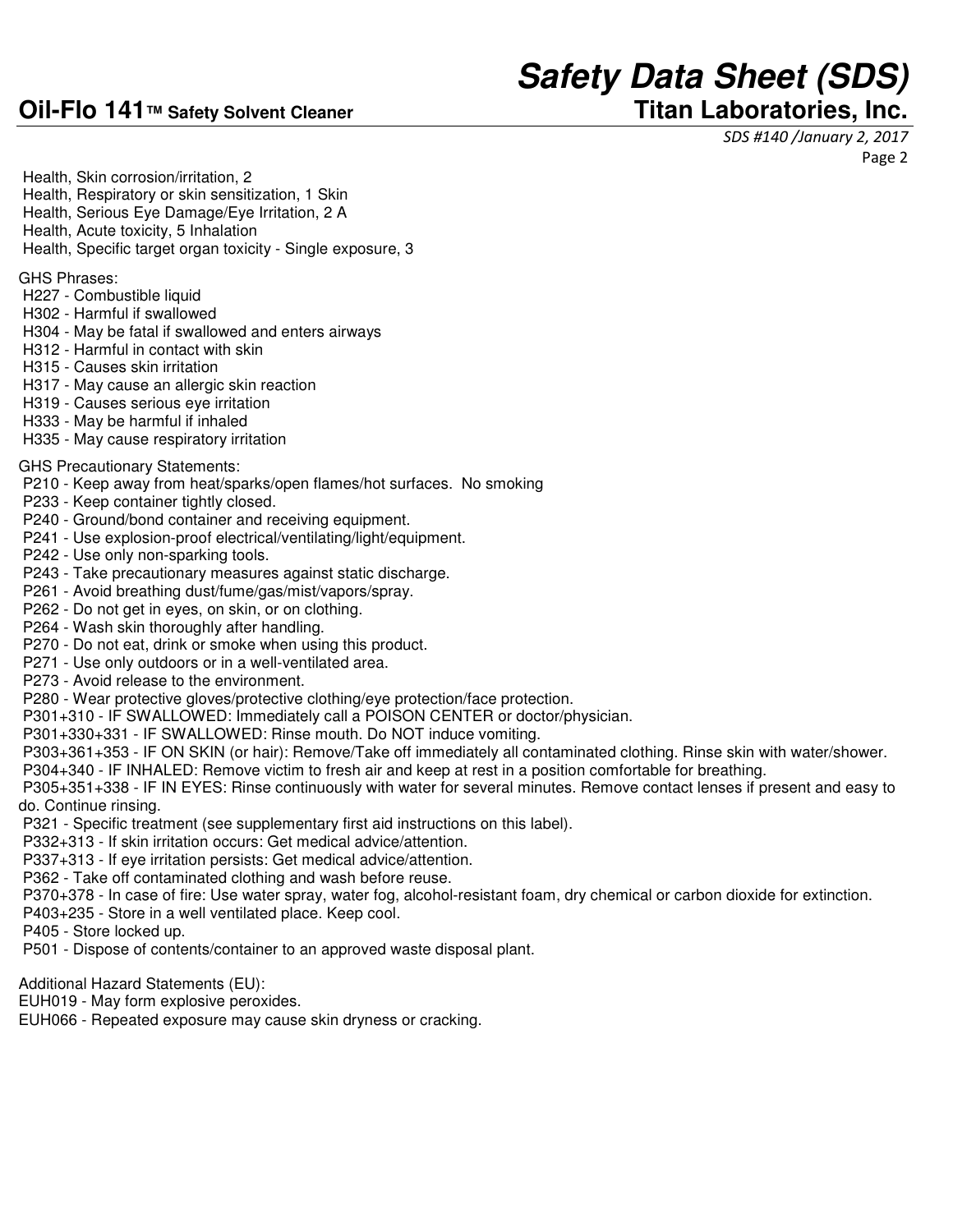# **Safety Data Sheet (SDS)**

SDS #140 /January 2, 2017

Page 3

# **3. COMPOSITION/INFORMATION ON INGREDIENTS**

#### **Ingredients:**

| Cas#       | Percentage  | <b>Chemical Name</b>                              |
|------------|-------------|---------------------------------------------------|
| 64742-96-7 | $50 - 60%$  | Solvent naphtha, petroleum, heavy aliph.          |
| 763-69-9   | $10 - 15%$  | Propanoic acid, 3-ethoxy-, ethyl ester            |
| 5989-27-5  | $5 - 10%$   | Cyclohexene, 1-methyl-4-(1-methylethenyl)-, (4R)- |
| None       | $6.5 - 15%$ | Trade Secret*                                     |
| 111-76-2   | $5 - 10%$   | 2-Butoxvethanol                                   |

\*The specific chemical identities of the ingredients of this mixture labeled as "Trade Secret" are considered to be proprietary and are withheld in accordance with the provisions of 29CFR1910.1200 Sect. (i) Trade Secrets.

### **4. FIRST AID MEASUREStion: Skin Contact: Eye Contact: Ingestion:**

**Inhalation:** If inhaled, move person into fresh air. Monitor respiratory function. If breathing is difficult, provide oxygen. If not breathing, give artificial respiration. If symptoms persist, obtain medical attention.

**Skin Contact:** Promptly flush skin with water for at least 15 minutes to ensure all chemical is removed. Remove contaminated clothing and wash before reuse. Consult a physician if irritation persists.

**Eye Contact:** Flush with large amounts of water for at least 15 minutes, lifting upper and lower lids occasionally. Remove contact lenses is present and easy to do so. Get immediate medical attention.

**Ingestion:** Rinse mouth with water. Do NOT induce vomiting unless instructed to do so. Material can enter lungs (aspiration hazard) during swallowing or vomiting resulting in lung inflammation or other lung injury. Never give anything by mouth to an unconscious person. Get immediate medical attention.

**Most important symptoms and effects, both acute and delayed:** The most important known symptoms and effects are described in the labelling (see Section 2) and/or Section 11. Inhalation of high concentrations of this material, as could occur in enclosed spaces or improper use, may be associated with cardiac arrhythmias. Sympathomimetic drugs may initiate cardiac arrhythmias in persons exposed to this material. This material has an aspiration hazard. Any potential danger from aspiration must be weighed against possible oral toxicity when determining whether to induce vomiting. Consider activated charcoal and/or gastric lavage.

**Indication of any immediate medical attention and special treatment needed:** No data available.

| 5. FIKE FIGHTING MEASUKES. |                               |  |  |
|----------------------------|-------------------------------|--|--|
| Flammability:              | Combustible Liquid Class IIIA |  |  |
| <b>Flash Point:</b>        | 160 °F (71.1 ℃)               |  |  |
| <b>Flash Point Method:</b> | (PMCC)                        |  |  |
| <b>Burning Rate:</b>       | No data available             |  |  |
| <b>Autoignition Temp:</b>  | No data available             |  |  |
| LEL:                       | $0.6\%$ (V)                   |  |  |
| UEL:                       | $7.0\%$ (V)                   |  |  |

#### **Extinguishing Media:**

Water Spray Water Fog Carbon Dioxide Alcohol-Resistant Foam Dry Chemical

**5. FIRE FIGHTING MEASURES** 

**Special Hazards Arising From the Substance or Mixture:** Aldehydes Carbon Oxides Hydrocarbon particulate Ketones

Organic Acids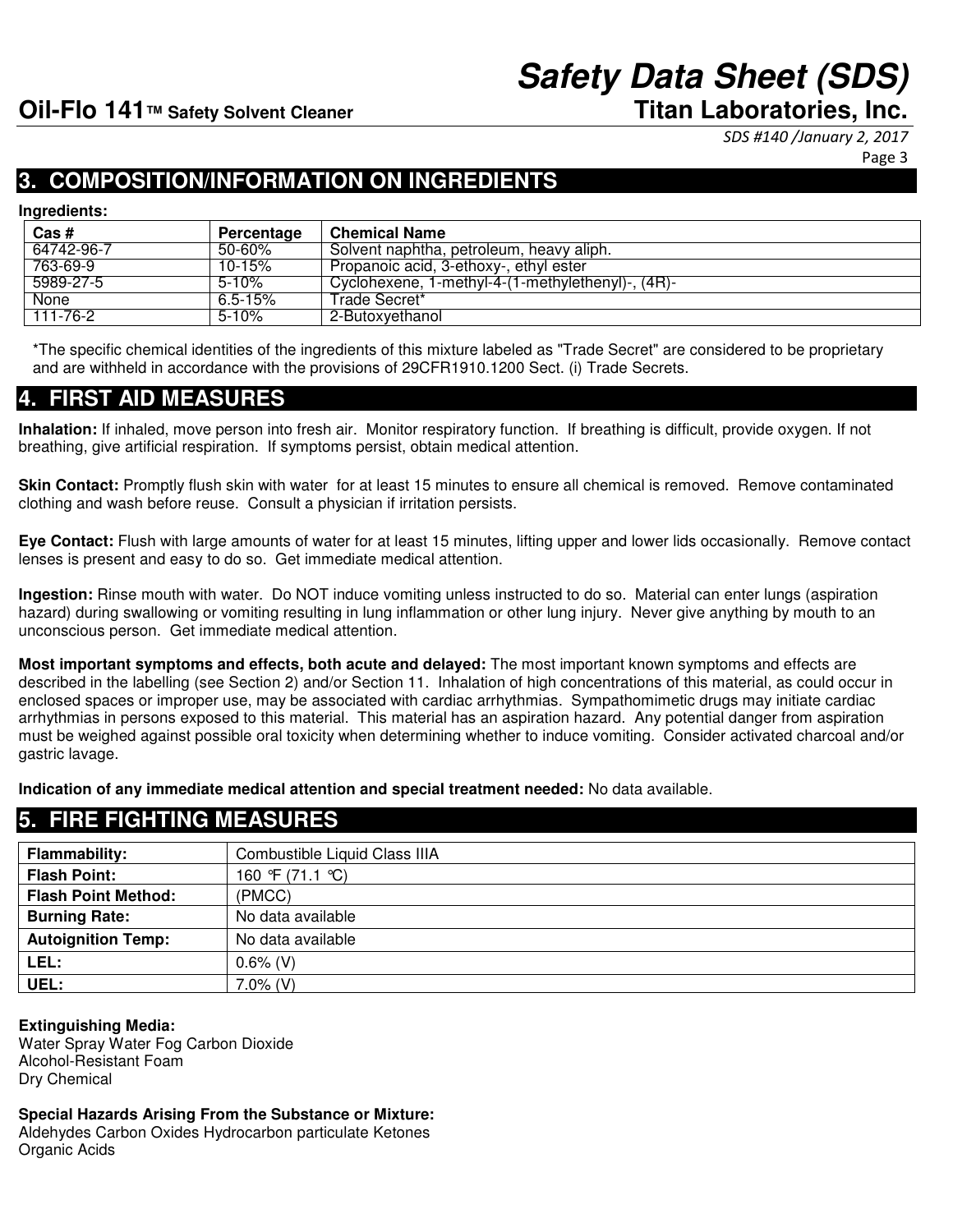SDS #140 /January 2, 2017 Page 4

### **Advice for Firefighters:**

Firefighters should wear full-face, positive-pressure respirators.

### **Further Information:**

If incinerated, may release toxic fumes.

Use water spray to cool unopened containers.

Do NOT use high volume water jet to extinguish fire, as the force of the water jet may cause fire to spread. Beware of vapors accumulating to form explosive concentrations.

Vapors can accumulate in low areas.

See Section 7 for more information on safe handling.

See Section 8 for more information on personal protection equipment. See Section 13 for disposal information.

# **6. ACCIDENTAL RELEASE MEASURES**

**Personal Precautions, Protective Equipment and Emergency Procedures:** Use personal protective equipment. Keep from contacting skin or eyes. Avoid breathing vapors, mist or gas. Ensure adequate ventilation. Evacuate personnel to safe areas. Remove all sources of ignition. If any equipment is necessary, ensure that it is non-sparking and electrically-protected.

**Environmental Precautions:** Prevent further release (leakage/spillage) if safe to do so. Do not allow product to enter drains. Do not allow to drain to environment.

**Methods and Materials for Containments and Cleaning Up:** Ensure adequate ventilation. Contain spillage and absorb with liquid-binding material (sand, diatomite, universal binders, vermiculite) and placed in container for disposal. Spill may also be diluted with equal volume of water and absorbed (as above) or collect with an electrically-protected vacuum cleaner or by wetbrushing. Collected waste should then be placed in container for disposal. Dispose of contaminated material according to Section 13.

**Reference to Other Sections:** See Section 7 for information on safe handling. See Section 8 for information on personal protection equipment. See Section 13 for information on proper disposal.

# **7. HANDLING AND STORAGE**

**Handling Precautions:** Avoid breathing vapors or mist. Avoid contact with eyes, skin, or clothing. Keep containers closed when not in use. Do not expose containers to open flame, excessive heat, or direct sunlight. Keep away from sources of ignition. Do not smoke while using material. Take measures to prevent the buildup of electrostatic charge. Do not puncture or drop containers. Handle with care and avoid spillage on the floor (slippage). Keep material out of reach of children. Keep material away from incompatible materials. Wash thoroughly after handling.

**Storage Requirements:** Keep container tightly closed. Avoid inhalation of vapors or mist upon opening container. Store in a wellventilated place. Do not store at elevated temperatures. Do not store in direct sunlight. Long-standing contact with air and light may result in the formation of potentially explosive peroxides. Use caution. Store away from strong acids, strong bases, strong oxidizing agents, strong reducing agents, Amines, Halogens, reactive metals (Zinc & Aluminum) and their alloys (Brass), Alkali metals, Alkali salts, liquid Chlorine and Chlorates.

# **8. EXPOSURE CONTROLS/PERSONAL PROTECTION**

**Engineering Controls:** All ventilation should be designed in accordance with OSHA standard (29 CFR 1910.94). Use local exhaust at filling zones and where leakage and dust formation is probable. Use mechanical (general) ventilation for storage areas. Use appropriate ventilation as required to keep Exposure Limits in Air below TLV & PEL limits.

### **Personal Protective Equip:**

Eye/face protection: When using material use safety goggles, gloves and apron according to HMIS PP, C. A vapor respirator according to HMIS PP, U is also strongly recommended if working with material in poorly ventilated spaces. All safety equipment should be tested and approved under appropriate government standards such as NIOSH (US) or EN 166 (EU).

Skin protection: Handle with gloves made from PVC, neoprene, nitrile, butyl-rubber or fluorinated-rubber. Gloves must be inspected prior to use. Use proper glove removal technique (without touching glove's outer surface) to avoid skin contact. Dispose of contaminated gloves according to applicable laws and laboratory practices.

Body Protection: Chemically resistant gloves, apron and safety goggles are recommended. Type of protective equipment should be selected based on concentration amount and conditions of use of this material.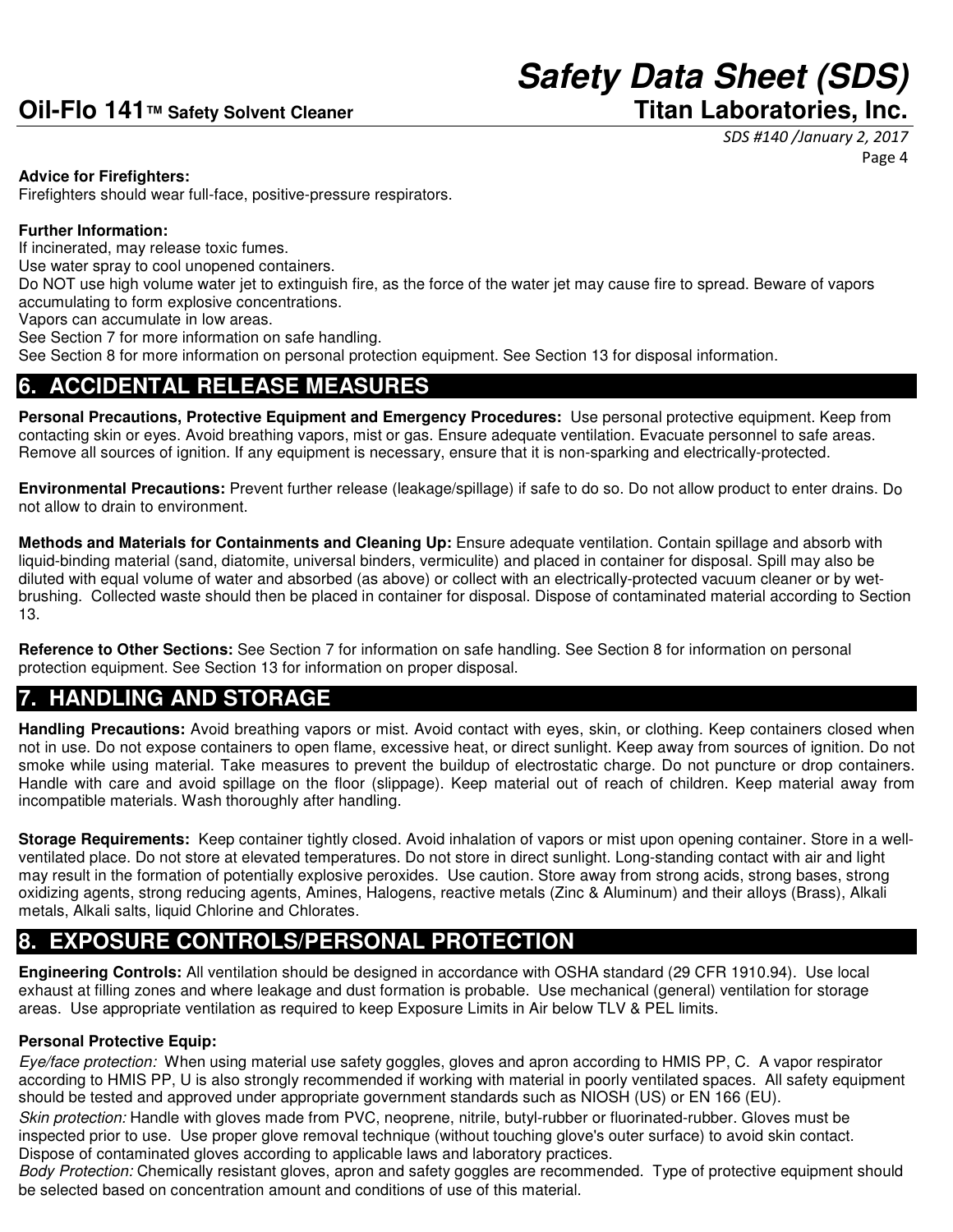SDS #140 /January 2, 2017

Page 5

Respiratory protection: Full-face vapor respirator may be required as backup to engineering controls when proper engineering controls are not in place to keep TLV and PEL limits below defined thresholds. Control of environmental exposure: Prevent leakage or spillage if safe to do so. Do not let material enter drains.

### **Components with workplace control parameters:**

Component(s): Solvent naphtha, petroleum, heavy aliph.; Cyclohexene, 1-methyl-4-(1-methylethenyl)-, (4R)-; 2- Butoxyethanol CAS No(s): 64742-96-7; 5989-27-5; 111-76-2 USA NIOSH (TWA/REL): 24 mg/m<sup>3</sup> USA ACGIH (TWA/TLV): 96 mg/m<sup>3</sup> USA OSHA - Table Z-1 Limits for Air Contaminants (TWA): 120 mg/m<sup>3</sup> USA OSHA Occupational Exposure Limits Table Z-1 Limits for Air Contaminants (TWA): 240 mg/m<sup>3</sup> USA Workplace Environmental Exposure Levels (WEEL): 165.5 mg/m<sup>3</sup>

### **Biological occupational exposure limits:**

Component: 2-Butoxyethanol CAS-No: 111-76-2 Parameters: Butoxyacetic acid (BAA) Biological Specimen: Urine USA ACGIH Biological Exposure Indices: 200 mg/g

### **9. PHYSICAL AND CHEMICAL PROPERTIES**

**Appearance:** Clear, colorless to amber liquid **Physical State: Liquid Odor Threshold:** Not determined **Particle Size:** No data available **Spec Grav./Density:** 0.834 g/ml (6.96 lbs/gal) **Viscosity:** Not determined **Sat. Vap. Conc.:** Not determined **Boiling Point:** 370 °C (550 °F) **Flammability:** (solid, gas): Combustible **Partition Coefficient:** Not determined **Vapor Pressure:** (mm Hg @ 25 °C): < 1.0 **pH:** @ 1%: 7.0 **Evap. Rate:** (N-Butyl Acetate =  $1$ ):  $< 0.10$ **Molecular weight:** MIXTURE **Decomp Temp:** Not determined **Odor:** Slight, fruity **Molecular Formula:** MIXTURE **Solubility:** 100% **Softening Point:** Not determined **Percent Volatile:** 83.45% **Heat Value:** Not determined **Freezing/Melting Pt.:** Not determined **Flash Point:** 71.1 °C (160 °F) **Octanol:** Not determined **Vapor Density:** (air = 1): > 5.0 **VOC:** 696 g/l **Bulk Density:** Not determined **Auto-Ignition Temp:** Not determined **UFL/LFL:** (% v/v): 7.0/0.6

### **10. STABILITY AND REACTIVITY**

**Stability:** Product is stable under normal conditions.

**Conditions to Avoid:** Incompatibilities, flames, ignition sources.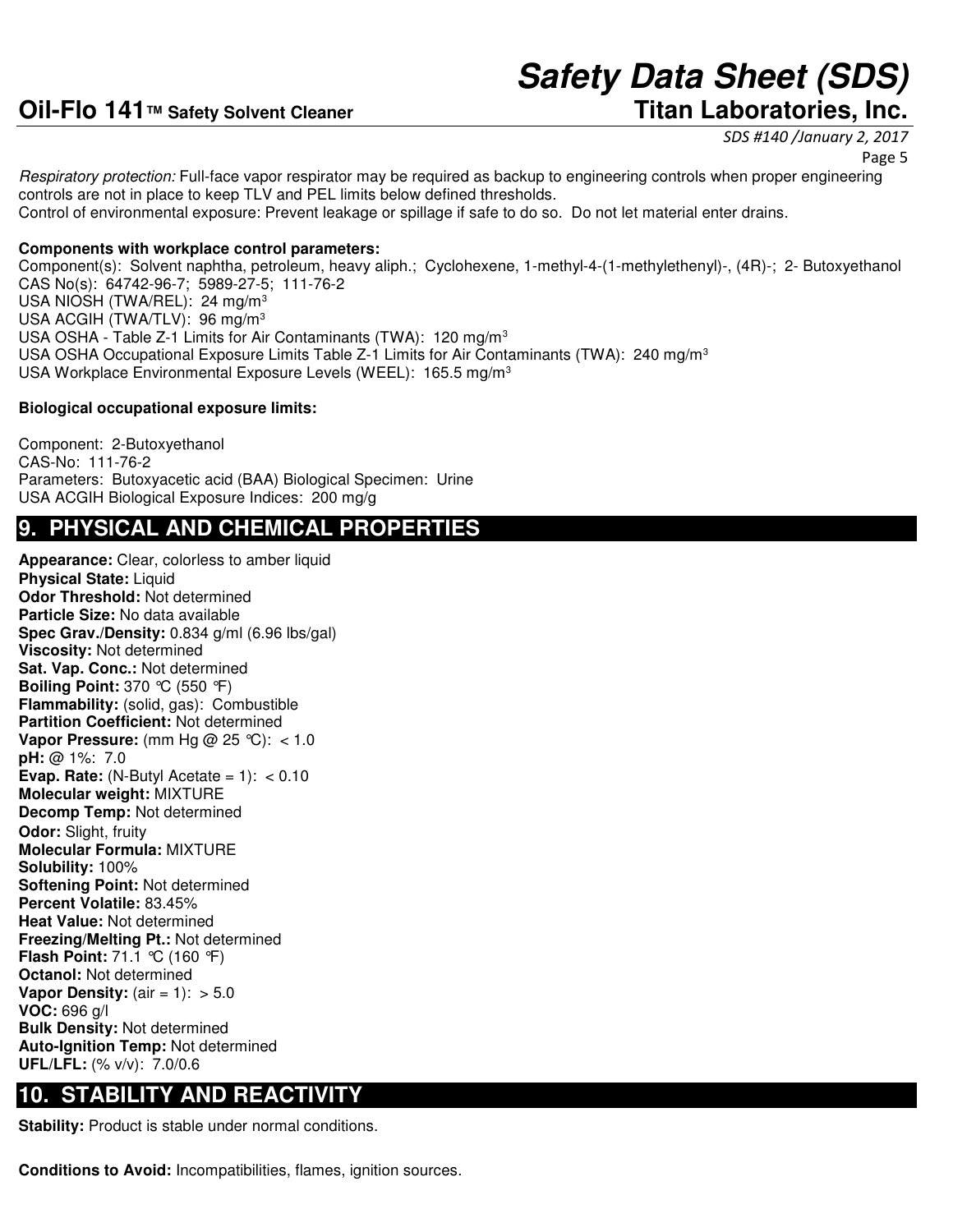# SDS #140 /January 2, 2017

Page 6

**Materials to Avoid:** Strong acids, strong bases, strong oxidizing agents, strong reducing agents, Amines, Halogens, reactive metals (Zinc & Aluminum) and their alloys (Brass), Alkali metals, Alkali salts, liquid Chlorine and Chlorates.

**Hazardous Decomposition:** Aldehydes, Carbon Oxides, Hydrocarbon particulate, Ketones and Organic Acids.

**Hazardous Polymerization:** Will not occur.

### **11. TOXICOLOGICAL INFORMATION**

**Component(s):** Solvent naphtha, petroleum, heavy aliph.; Propanoic acid, 3-ethoxy-, ethyl ester; Cyclohexene, 1-methyl-4- (1 methylethenyl)-, (4R)-; Trade Secret; 2-Butoxyethanol **CAS No(s):** 64742-96-7; 763-69-9; 5989-27-5; None; 111-76-2

### **Acute Toxicity:**

LD50 Oral - Rabbit: 2,835 mg/kg LD50 Oral - Rat: 470 mg/kg LD50 Dermal - Rabbit: 220 mg/kg LD50 Intraperitoneal - Rat: 220 mg/kg LD50 Intravenous - Rat: 307 mg/kg LC50 Inhalation - Rat: 450 ppm (4 h)

**Skin Corrosion/Irritation:** Skin - Rabbit: Irritating to skin (24 h).

**Serious Eye Damage/Eye Irritation:** Risk of serious damage to eyes.

**Respiratory or Skin Sensitization:** Skin - Mouse: May cause sensitization by skin contact.

**Germ Cell Mutagenicity:** No data available.

#### **Carcinogenicity:**

Oral - Rat (Cyclohexene, 1-methyl-4-(1-methylethenyl)-, (4R)-); Carginogenic by RTECS criteria: Kidney, ureter, bladder; Tumorigenic effects - Kidney, testicular tumors

Oral - Mouse (Cyclohexene, 1-methyl-4-(1-methylethenyl)-, (4R)-); Equivocal Tumorigenic agent by RTECS criteria: Gastrointestinal tumors

This product is or contains a component that is not classifiable as to its carcinogenicity based on its IARC, ACGIH, NTP, or OSHA classification.

IARC: 3 - Group 3: Not classifiable as to its carcinogenicity to humans (Cyclohexene, 1-methyl-4-(1-methylethenyl)-, (4R)-). 3 - Group 3: Not classifiable as to its carcinogenicity to humans (2-Butoxyethanol).

ACGIH: No component of this product present at levels greater than or equal to 0.1% is identified as a carcinogen or potential carcinogen by ACGIH.

NTP: No component of this product present at levels greater than or equal to 0.1% is identified as a carcinogen or potential carcinogen by NTP.

OSHA: No component of this product present at levels greater than or equal to 0.1% is identified as a carcinogen or potential carcinogen by OSHA.

### **Reproductive Toxicity:**

NOEL Teratogenicity - Oral - Rat: 50 mg/kg; Effects on development were observed. The significance of these findings for humans is not certain. Overexposure may cause reproductive disorders based on tesets with laboratory animals.

### **Specific Target Organ Toxicity - Single Exposure:** No data available. **Specific Target Organ Toxicity - Repeated Exposure:**

No data available. **Aspiration Hazard:** My be fatal if swallowed and enters airways. **Additional Information:** Component: Solvent naphtha, petroleum, heavy aliph.; RTECS: OA5500000 Component: Propanoic acid, 3-ethoxy-, ethyl ester; RTECS: UF3325000 Component: Cyclohexene, 1-methyl-4-(1-methylethenyl)-, (4R)-; RTECS: GW6360000 Component: 2-Butoxyethanol; RTECS: KJ8575000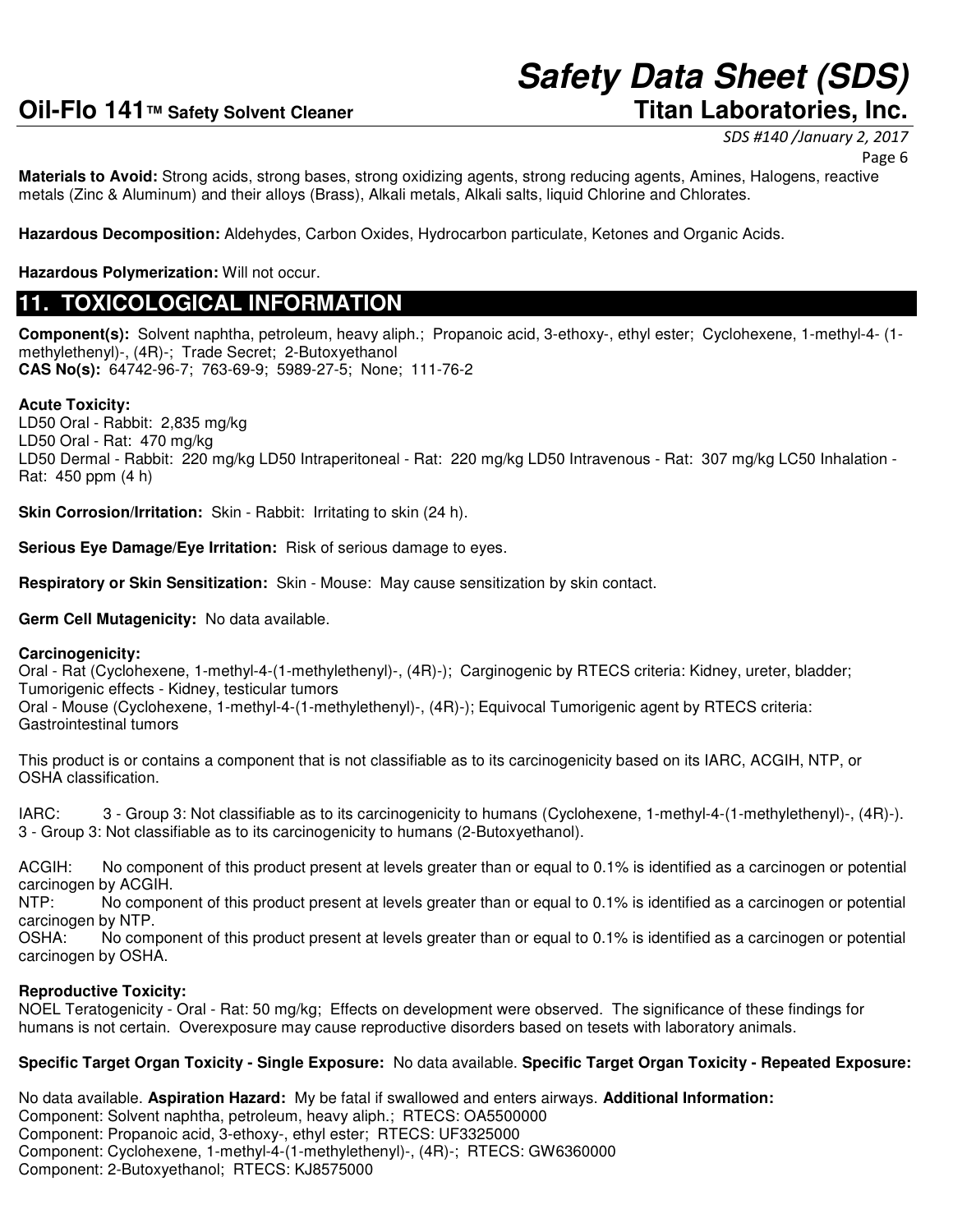# **Safety Data Sheet (SDS)**

SDS #140 /January 2, 2017

Page 7

### **12. ECOLOGICAL INFORMATION**

**Component(s):** Solvent naphtha, petroleum, heavy aliph.; Propanoic acid, 3-ethoxy-, ethyl ester; Cyclohexene, 1-methyl-4- (1 methylethenyl)-, (4R)-; Trade Secret; 2-Butoxyethanol **CAS No(s):** 64742-96-7; 763-69-9; 5989-27-5; None; 111-76-2

### **Toxicity:**

Toxicity to fish:

LC50 - Lepomis macrochirus (Bluegill Sunfish): 1.0 mg/l (96 h) LC50 - Oncorhynchus mykiss (Rainbow Trout): 35 mg/l (96 h) Mortality LOEC - Pimephales promelas (Fathead Minnow): 2.0 mg/l (144 h) Mortality NOEC - Pimephales promelas (Fathead Minnow): 1.8 mg/l (144 h) Flow-through test LC50 - Pimephales promelas (Fathead Minnow): 0.72 mg/l (96 h) Static-test LC50 - Pimephales promelas (Fathead Minnow): 45.3 mg/l (96 h)

Toxicity to daphnia and other aquatic invertebrates:

EC50 - Daphnia magna (Water Flea): 12.2 - 17.0 mg/l (48 h) EC50 - Daphnia pulex (Water Flea): 69.6 mg/l (48 h) Mortality NOEC - Daphnia magna (Water Flea): 10.0 mg/l (144 h) Mortality LOEC - Daphnia magna (Water Flea): 20.0 mg/l (144 h) Immobilization EC50 - Daphnia magna (Water Flea): 0.36 mg/l (48 h)

### Toxicity to algae:

Growth Inhibition LOEC - Pseudokirchneriella subcapitata: 16.0 mg/l (96 h) Growth Inhibition NOEC - Pseudokirchneriella subcapitata: 8.0 mg/l (96 h) Growth Inhibition EC50 - Selenastrum capricornutum (Green Algae): > 114.86 mg/l (72 h)

Toxicity to bacteria: EC50 - Sludge Treatment: 3.94 mg/l

### **Persistence and Degradability:**

No data available.

### **Bioaccumulative potential:**

Most of the hydrocarbon blocks comprising Naphtha Solvents have a Log<sub>KOW</sub> > 3, indicating that these constituents have a potential to bioaccumulate.

### **Mobility in Soil:**

No data available.

### **Results of PBT and vPvB assessment:**

Not required/conducted.

### **Other Adverse Effects:**

An environmental hazard cannot be excluded in the event of unprofessional handling or disposal. Very toxic to aquatic life with long lasting effects.

# **13. DISPOSAL CONSIDERATIONS**

Product: Hazardous wastes shall be managed responsibly. All entities that store, transport or handle hazardous waste shall take the necessary measures to prevent risks of pollution, release into the environment or damage to people and animals. Contact a licensed professional waste disposal service to dispose of this material.

Contaminated Packaging: Dispose of as unused product.

# **14. TRANSPORT INFORMATION**

**DOT (US)** Non-regulated material, liquid